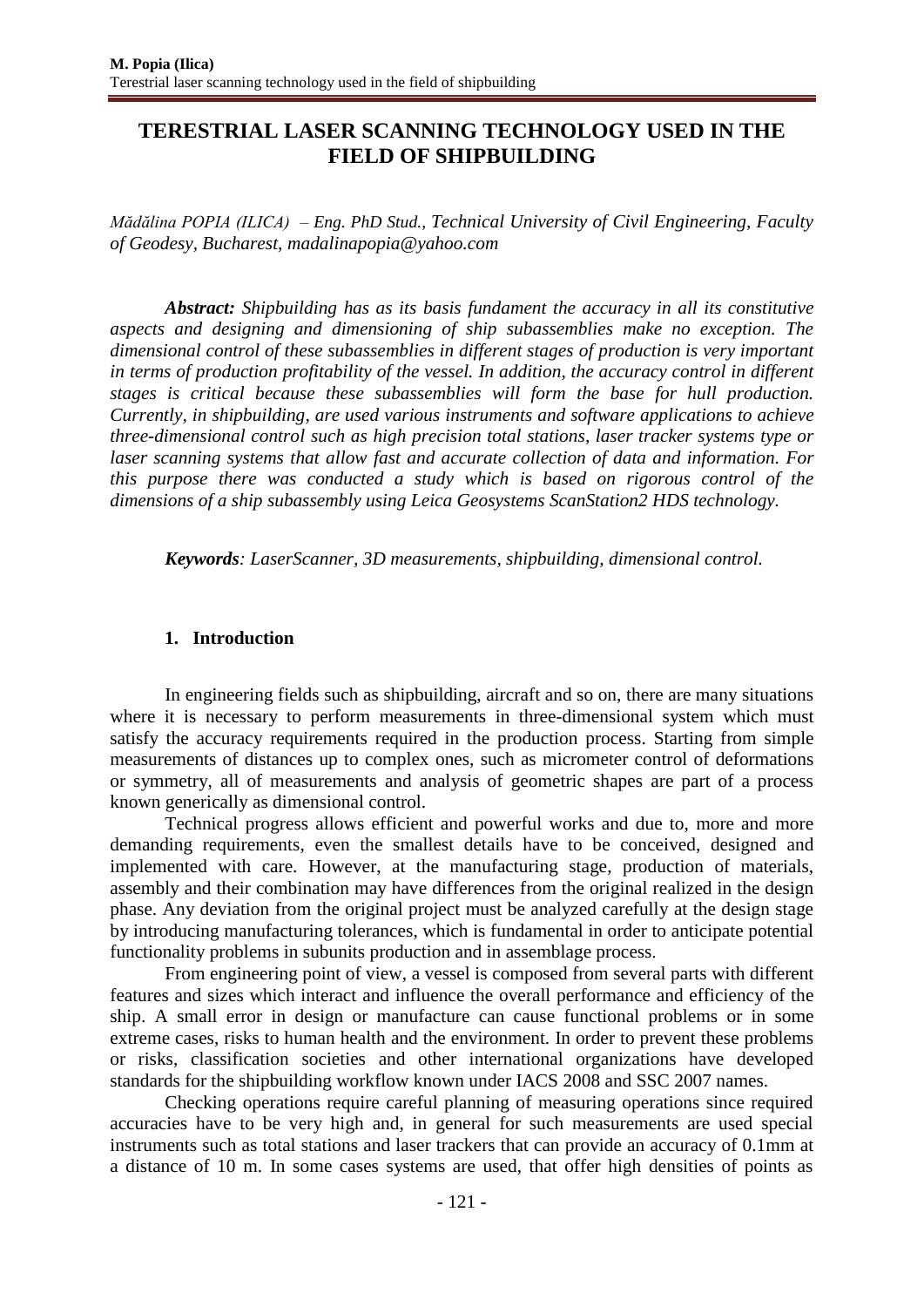terrestrial laser scanners, for a better analysis of the dimensions and strains, when it comes to larger objects which must be measured in small spaces or disadvantageous environmental conditions.

## **2. Theoretical review**

## **2.1 Classification of laser scanners and areas of interest**

## **Clasification of laser scanners**

A three-dimensional laser scanner is a tool for automatically and systematically collection of 3D data, with a high frequency (hundreds or thousands of points per second) and delivers the spatial coordinates in real-time of defining points of a land surface or object in a raw point cloud which shows the spatial geometry of the scanned object. The current laser scanning technologies can be classified into two categories, namely static and dynamic.

**a)** In **Static Scanning** category are included instruments which are installed in a fixed position throughout the duration of data acquisition (Figure 1). Also known as **Terrestrial Laser Scanners**, these instruments record the spatial position of points by measuring horizontal and vertical angles and distance between them and the station point. Some of the advantages of this category are: high precision of the results, high density of points, low cost of measurements etc.



Fig. 1. Terestrial Laser Scanning – TLS

**b)** Regarding **Dynamic Laser Scanning**, the sensor is mounted on a mobile platform which can be a plane (**Aerial Laser Scanning**) or vehicle (Figure 2). These systems are more complex than terrestrial laser scanners and they work most often in combination with positioning systems (GPS - Global Positioning System or INS - Inertial Navigation System). Accuracy and density of points is appreciably reduced comparing terrestrial laser scanners, but the purpose of these systems is to measure large areas of land in a minimum time of work.



Fig. 2. Aerial Laser Scanning – ALS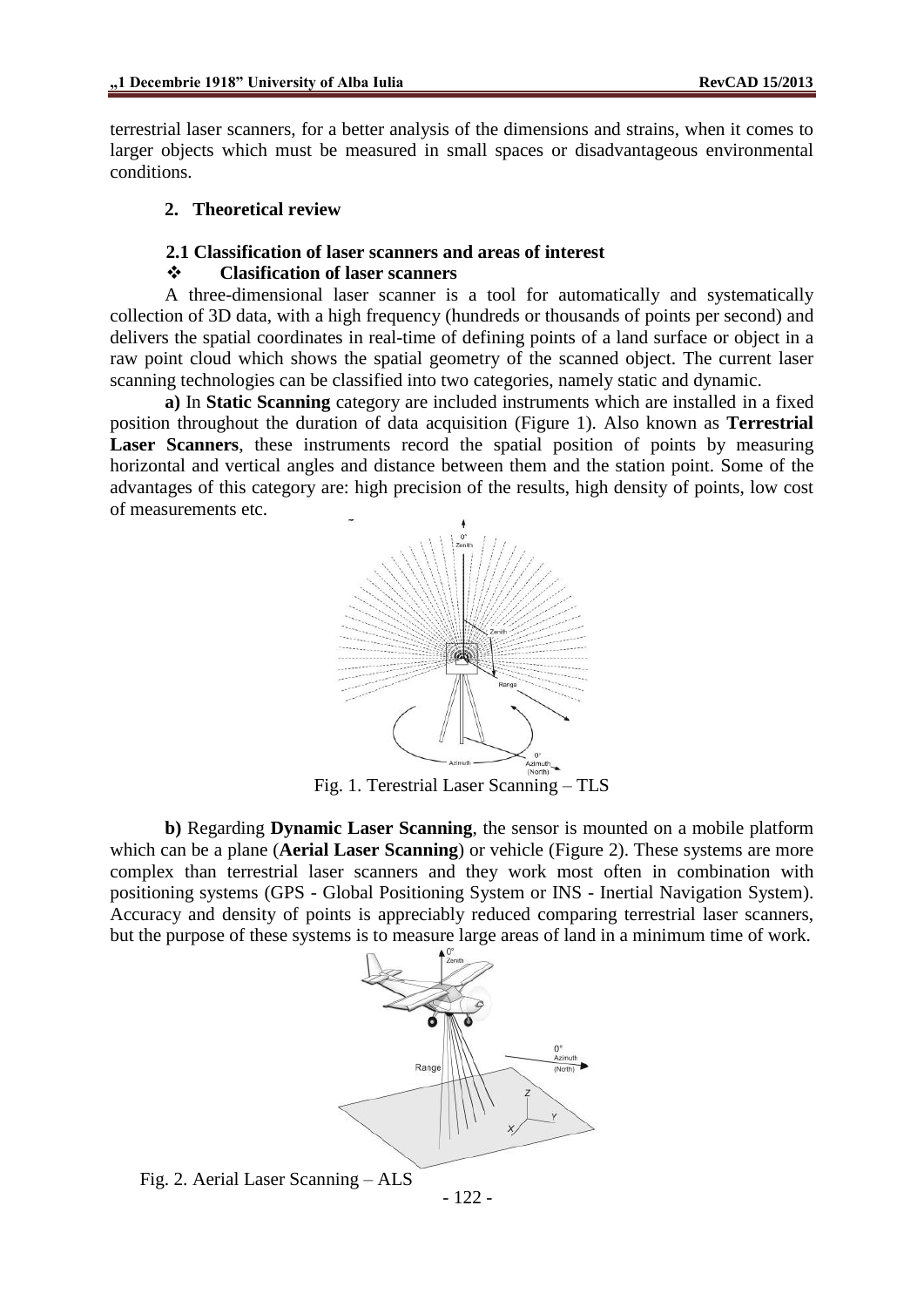## **Areas of interest of terrestrial laser scanning**

Due to the advantages such as: measurement without contact, high precision, long range, rapid acquisition of information etc., laser scanning is currently used in the following major areas:



Fig. 3. Areas of interest of terrestrial laser scanning

## **2.2 Hardware and software description**

For data acquisition has been used a scan tool represented by terrestrial laser scanner Leica ScanStation 2 and related accessories. The assembly formed by the laser scanning system is described in figure 4.

As structure, it consists of two major parts: the tribrach and the scanner body. The tribrach represents the bottom component that secures the device on the tripod, connects the scanner to the laptop. The upper part of scanning device represents the system itself, which is encased in a hard plastic housing that has two windows in order to allow the laser beam to scan.



Fig. 4. Leica ScanStation2 and its components

Specifications of ScanStation2 relates primarily to its field of view. The angles **a** and **b** in figure 5, together with the horizontal rotation angle of 360  $\degree$  forms a field of view 360 $\degree$  x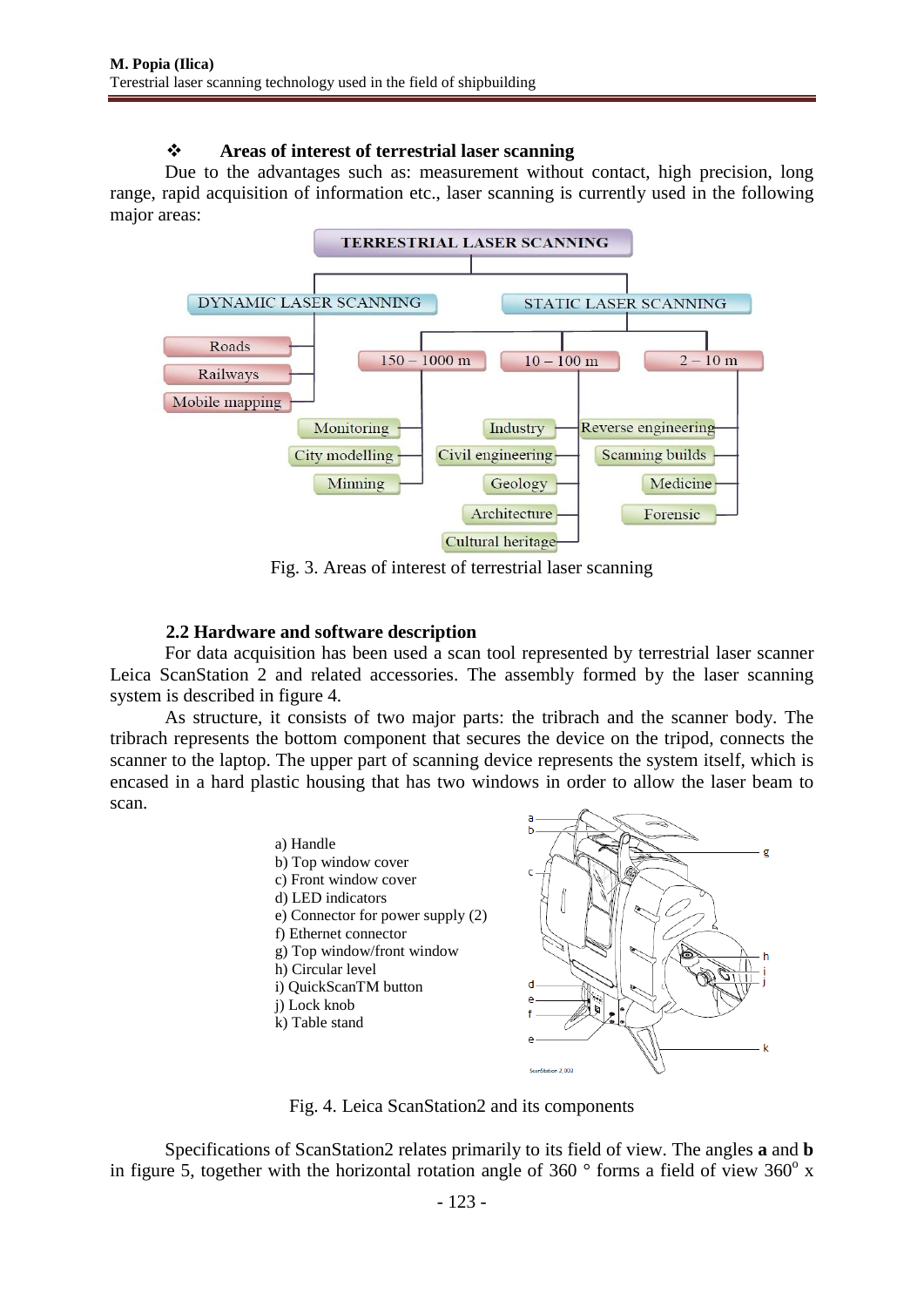270 $^{\circ}$ . The axis noted with 0 $^{\circ}$ 0 $^{\circ}$  represents the horizontal axis and the one noted with 90 $^{\circ}$ represents the vertical axis (zenith).



Fig. 5. Leica ScanStation2 field of view

In Table 1 are described technical specifications of the system used in this paper, Leica Geosystems ScanStation2:

| <b>Technical specifications</b>       |                                                                                                                      |
|---------------------------------------|----------------------------------------------------------------------------------------------------------------------|
| <b>General data</b>                   |                                                                                                                      |
| <b>Instrument type</b>                | Pulsed, dual-axis compensated, very-high speed laser scanner,                                                        |
|                                       | with survey-grade accuracy, range, and field-of-view                                                                 |
| <b>User interface</b>                 | Laptop or Tablet PC                                                                                                  |
| <b>Scanner drive</b>                  | Servo motor                                                                                                          |
| Camera                                | Integrated high-resolution digital camera                                                                            |
| <b>Dimensiuni</b>                     | $265 \times 370 \times 510$ $(lx Lx \hat{i})$ [mm]                                                                   |
| <b>Greutate</b>                       | 18,8 kg nominal                                                                                                      |
| <b>System Performance</b>             |                                                                                                                      |
| <b>Accuracy of single measurement</b> | Position: 6mm, Distance: 4mm                                                                                         |
|                                       | Angle (horizontal/vertical):12                                                                                       |
| Modeled surface precision**/noise     | 2 mm standard deviation                                                                                              |
| <b>Target acquisition</b>             | 2 mm standard deviation                                                                                              |
| Dual-axis compensator                 | Selectable on/off, Resolution 1"                                                                                     |
| <b>Laser Scanning System</b>          |                                                                                                                      |
| <b>Type</b>                           | Pulsed; proprietary microchip                                                                                        |
| Colour                                | Green, Laser Class 3R (IEC 60825-1)                                                                                  |
| Range                                 | 300 m @ 90%; 134 m @ 18% albedo                                                                                      |
| <b>Scan rate</b>                      | Up to 50,000 points/sec                                                                                              |
| <b>Scan resolution</b>                | Spot size From 0 - 50m:4mm (FWHH - based);                                                                           |
|                                       | Fully selectable vertical/horizontal 1point/mm                                                                       |
|                                       | Max 20.000 points/horizontal                                                                                         |
|                                       | Max 5.000 points/vertical                                                                                            |
| Field-of-view (per scan)              | Horizontal 360° (maximum)                                                                                            |
|                                       | Vertical 270° (maximum)                                                                                              |
|                                       | Aiming/Sighting Optical sighting using QuickScan™ button<br>Single mirror, panoramic, front and upper window design; |
| <b>Scanning Optics</b>                | Environmentally protected by housing and two glass shields                                                           |
| Communications                        | Static Internet Protocol (IP) Adress                                                                                 |
| <b>Level indicator</b>                | External bubble and via laptop                                                                                       |
|                                       |                                                                                                                      |

| Table 1. Leica ScanStation2 – Techinical Specifications |
|---------------------------------------------------------|
|---------------------------------------------------------|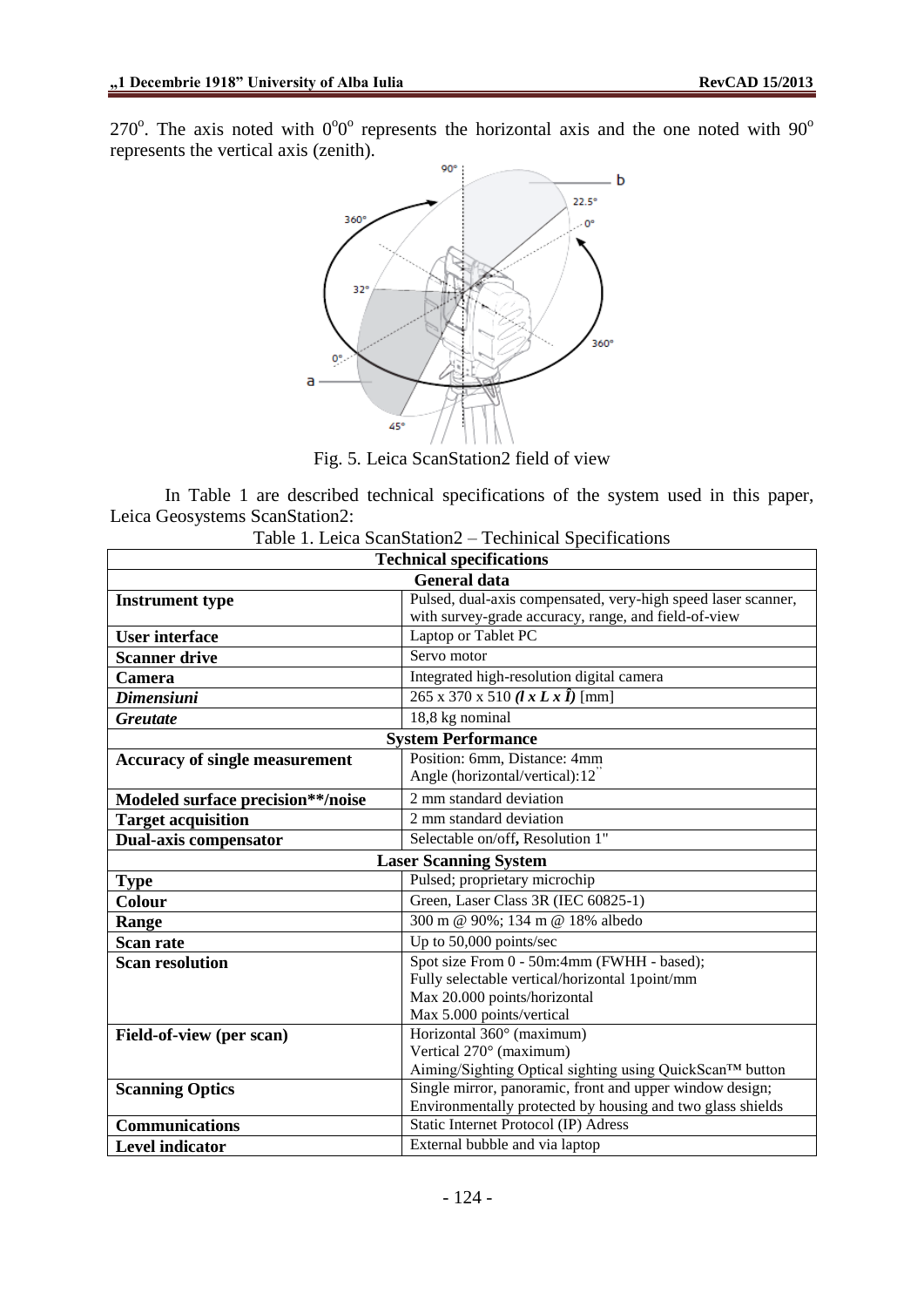| <b>Direct Export Formats</b> | ASCII point data (XYZ, SVY, PTX, TXT), DXF   |
|------------------------------|----------------------------------------------|
|                              | Leica's X-Function DBX format, Land XML, PTZ |

The communication with the instrument takes place through an software application, specially designed for this purpose by Leica Geosystems. Leica Cyclone performs the control of device during the field work but also represents modeling software for processing the recorded data. It is used for operating the Leica scanners that use the principles of pulse and phase and processes point clouds resulting from measurements taken with them.

Hardware requirements for the program are very limited but this refers only to data acquisition process, where the laptop or PC are not necessary required. Once the data acquisition was performed, the modeling process becomes unwieldy and consume many resources on the computer. Thereby, for data acquisition has been used a Dell XPS laptop and for data processing a HP Pavilion PC, both being very efficient at the moment.

Cyclone program offers a multitude of options for data recording and threedimensional modeling through some basic modules of the same software:

 Cyclone-Scan: module used to record data in the field, by controlling the instrument and setting scanning parameters.

 Cyclone-Register: uses a series of systematized steps for Registering multiples point clouds obtained from multiple scans.

 Cyclone-Survey: gives the user basic functionality to extract and measure information out of the rich point cloud.

\* Cyclone-Model: gives the user the full functionality of Cyclone. The user is able to extract and measure features and to create a 3D Model out of the PointCloud.

• Cyclone-Publisher: allows exporting the final project or work in a format that can be viewed without the software Leica Cyclone, through Leica TruView viewer into a website.

## **2.3 Measuring principle of Leica ScanStation 2**

Leica ScanStation 2 use the time-of-flight (TOF) measurement principle (Figure 6) which is based upon the principle of sending out a laser pulse and observing the time taken for the pulse to reflect from an object and return to the instrument.



Fig. 6. Working principle of time-of-flight 3d laser scanners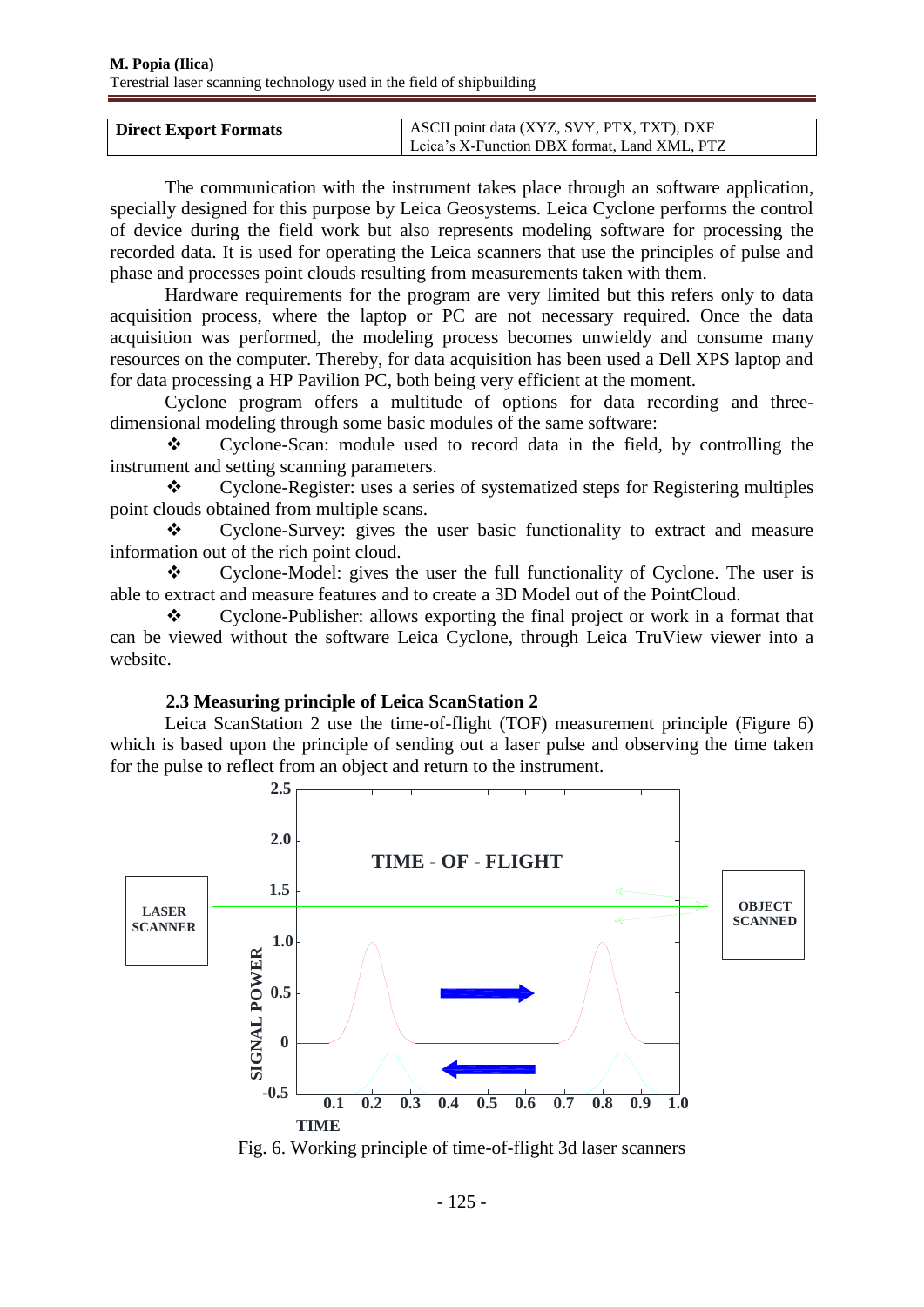Advanced high-speed electronics are used to measure the small time difference and to compute the range to the target. The range is combined with high-resolution angular encoder measurements (azimuth and elevation angles) to provide the three-dimensional location of the point. In this way, the distance is calculated using the equation:

> $D = \frac{c_0 \cdot t}{2}$ 2  $=\frac{c_0}{c}$ .

where:

 $D$  – distance  $(m)$ :

 $t$  – time taken for the pulse to reflect from an object and return to the instrument (s);  $c_0$  – speed of light in vacuum (m/s).

,

#### **3. Results and conclusions**

In order to relieve the advantages and disadvantages of using a scanning system in shipbuilding, was performed a scan task of a subassembly, part of an under construction vessel at Damen Shipyards Galati (Figure 7).



Figure 7. Section 116-01 of PSV 3300 E3 - Platform Supply Vessel

In pre-scanning stage there were materialized two stations chosen so that the part to be perfect framed between them. Visibility between the two stations was not necessary, because for registering scans taken from different stations are only required common points, edges or areas. To perform the scan task over the subassembly, the two points were stationed and there been used reflective targets particular for the scanner (Figure 8).



Figure 8. HDS Reflective targets

After the scanning phase, the registration process was performed, so that the 2 scans were introduced in a single reference system. This process is achieved by using pairs of objects that exist in both scans, called "constraints", in the present work - reflective targets. These constraints are recorded in the control space where they can be analyzed,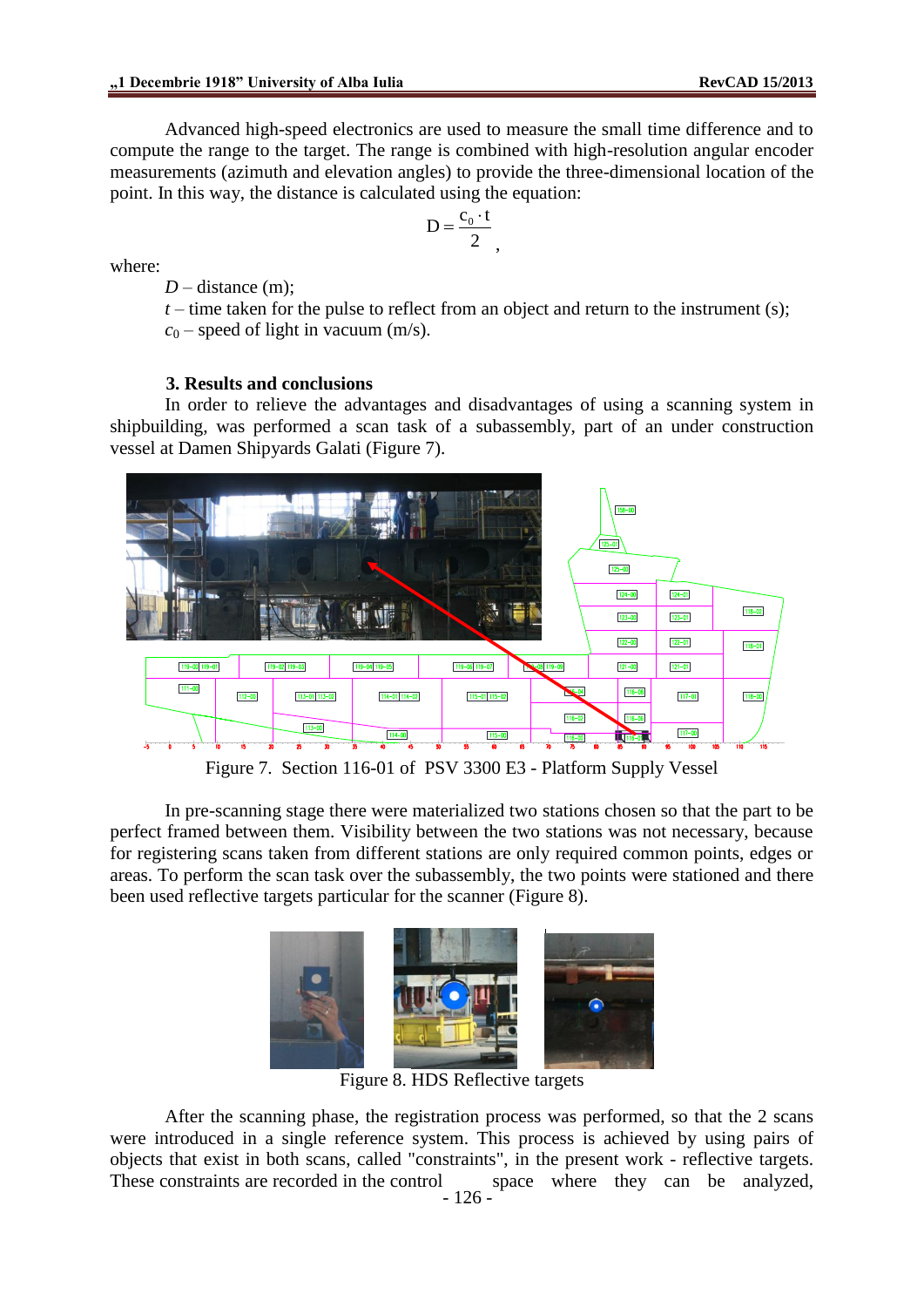organized and deleted but, not changed or resized.

After completing of the registration process has been obtained the complete point cloud for scanned object (Figure 9).



c) Right view Fig. 9. Registered point cloud for Section 116-01

The main purpose of a three-dimensional laser scanning is to obtain the digital model based on measurements made in the field. To achieve this goal is performed threedimensional modeling of the registered and cleaned point cloud trough filtering data process. The program used for this is the same as for field data acquisition and their registration, Leica Cyclone but with Cyclone MODEL module, which have the proper interface and tools for point cloud transformation into a digital three-dimensional model under representation of geometric shapes of the unit.

The 3D model obtained for vessel unit can be used in the comparison with the data from the project and for extracting information regarding the actual size of the piece and three-dimensional coordinates of the points of interest obtained from measurements.

This information is necessary for the accuracy control in manufacturing processes and for creating the quality control report that intends to check the components (parts, subassemblies, etc.) geometry (shape, size, position of a component relative to another) and comparison with designed technical parameters.

## **4. Conclusions**

3D laser scanning provides a lot of advantages such as: offers the possibility of comparing results with those original, it's fast and easy to use, accurate and non-destructive, very useful for areas that can not be measured by classical methods (with contact) and adaptive (can be used in combination with other measuring methods).

The data obtained through laser scanning technology are not reconstructed and interpreted by humans, representing the unchanged reality. Therefore, an important benefit of